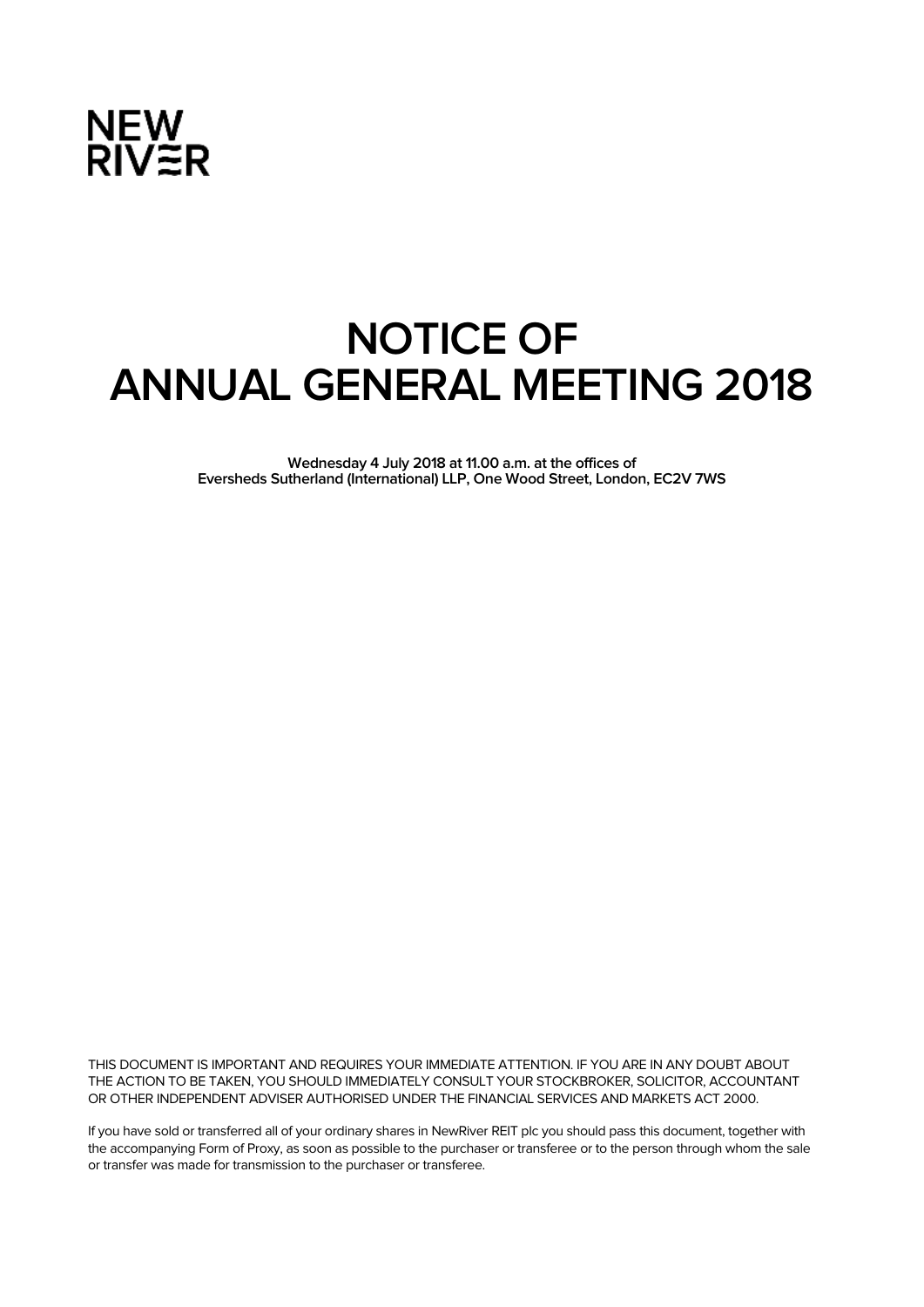# NEW<br>RIV≊R

## **NEWRIVER REIT PLC**

(a company incorporated in England & Wales with registered number 10221027)

Directors: Paul Roy (Chairman) Kay Chaldecott Mark Davies Margaret Ford David Lockhart Allan Lockhart Alastair Miller

> Registered office: 16 New Burlington Place London W1S 2HX

> > 30 May 2018

#### **Dear Shareholder,**

#### **NOTICE OF ANNUAL GENERAL MEETING**

This document contains the notice of the Annual General Meeting ("AGM" or "Annual General Meeting") of NewRiver REIT plc (the "Company") and the resolutions to be proposed at the AGM (the "Resolutions"), which is to be held at the offices of Eversheds Sutherland (International) LLP, One Wood Street, London EC2V 7WS on 4 July 2018 at 11 a.m. The Board will be available after the meeting to meet shareholders and answer questions. Enclosed with this document is a Form of Proxy for use in connection with the AGM.

#### **Business at the Annual General Meeting**

Details of the items of business to be proposed at the Annual General Meeting are set out below.

#### **Ordinary business**

#### Resolution 1 – The Directors' Report, Auditor's Report and Financial Statements

Resolution 1 relates to the Directors' Report and the Auditor's Report and the Financial Statements for the year ended 31 March 2018.

The Company is required to put an ordinary resolution to shareholders to consider and adopt the Report of the Directors, the Auditor's Report and the Financial Statements.

#### Resolution 2 – Annual Remuneration Report

Resolution 2 is an ordinary resolution to approve the Annual Remuneration Report contained within the Company's 2018 Annual Report, which states how the Company has remunerated its directors. Section 439 of the Companies Act 2006 requires UK-incorporated listed companies to put their Annual Remuneration Report to an advisory vote. As the vote is advisory, it does not affect the actual remuneration paid to any individual Director. The Annual Remuneration Report is set out in full on pages 92 to 108 of the 2018 Annual Report.

The Directors' Remuneration Policy was approved by the Company's shareholders at the Annual General Meeting held in 2017 and there is therefore no requirement for this to be tabled for approval at this year's meeting.

#### Resolutions 3 to 9 – Reappointment of Directors

Resolutions 3 to 9 deal with the re-election of the Directors. All Directors of the Company are putting themselves forward for re-election, in line with the requirements of the UK Corporate Governance Code. The Board considers that each Director continues to make a valuable contribution to the Board's deliberations and continues to demonstrate the requisite level of commitment. Biographies of each Director can be found on pages 78 to 79 of the 2018 Annual Report.

#### Resolutions 10 & 11 – Appointment and Remuneration of Auditors

Deloitte LLP ("Deloitte") has expressed its willingness to continue as the Company's auditor. Resolution 10 proposes Deloitte's re-appointment and Resolution 11 authorises the Audit Committee to determine the corresponding remuneration.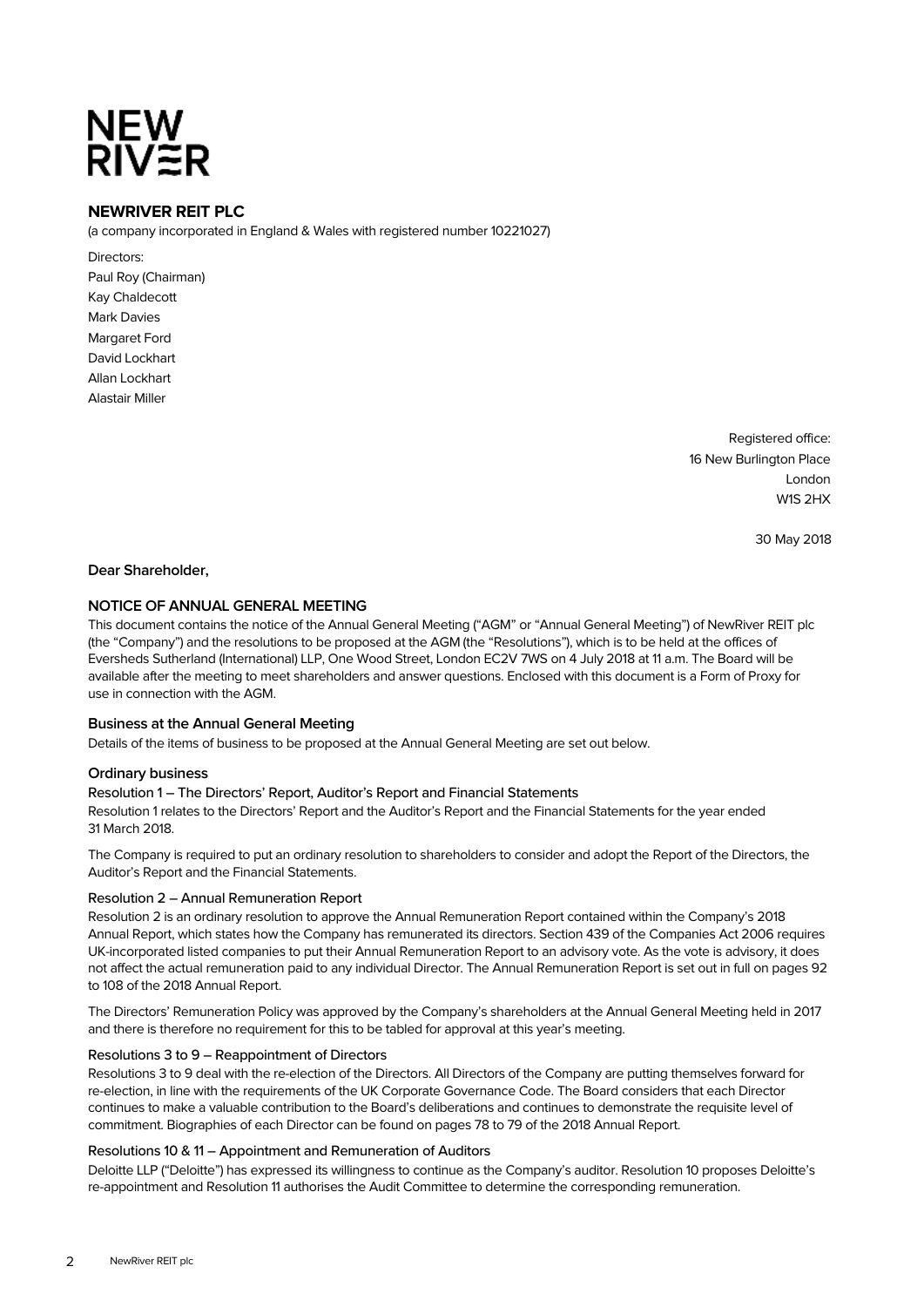#### **Special business**

#### Resolution 12 – Authority to Allot Shares

This Resolution will be proposed as an ordinary resolution and it empowers the Directors for the purposes of section 551 of the Companies Act 2006 to allot new shares and grant rights to subscribe for, or convert other securities into, shares of the Company up to £1,009,828 in nominal amount, being one-third of the total issued share capital of the Company (excluding any shares held in treasury), as at 22 May 2018, (being the latest practicable date prior to the publication of this notice). If the resolution is passed, the authority will expire on 3 October 2019 or at the end of the Company's Annual General Meeting in 2019, whichever is the earlier.

Under current UK institutional shareholder guidance, a UK listed company may seek authority to issue further shares up to an aggregate of two-thirds of its current issued share capital for a fully pre-emptive rights issue. While the Company has no present intention to issue further ordinary shares other than in connection with the Company's scrip dividend scheme, the share option schemes operated by the Company and upon exercise of its warrants, the Directors believe that it should have the flexibility to issue the additional shares should the right circumstances present themselves to warrant such an issue.

#### Resolution 13 – Disapplication of statutory pre-emption rights

Resolution 13 will empower the Directors to allot shares of the Company and/or to sell shares held by the Company as treasury shares for cash as if section 561 of the Companies Act 2006 did not apply to any such allotment or sale:

- a) in connection with a rights issue or other pre-emptive offer to existing shareholders;
- b) otherwise than in connection with a rights issue or other fully pre-emptive offer to existing shareholders, up to a maximum nominal value of £151,474 representing 5% of the total issued share capital of the Company (excluding any shares held in treasury), as at 22 May 2018 (being the latest practicable date prior to the publication of this notice).

If the resolution is passed, the authority will expire on 3 October 2019 or at the end of the Company's annual general meeting in 2019, whichever is the earlier.

The Company intends to adhere to the provisions in the Pre-Emption Group's Statement of Principles and not to allot shares for cash on a non pre-emptive basis pursuant to the authority in Resolution 13:

- a) in excess of an amount equal to 5% of the total issued ordinary share capital of the Company (excluding any shares held in treasury); or
- b) in excess of an amount equal to 7.5% of the total issued share capital of the Company (excluding any shares held in treasury) within a rolling three-year period, without prior consultation with shareholders.

#### Resolution 14 – Disapplication of statutory pre-emption rights

Resolution 14 will empower the Directors, in addition to the authority to be granted pursuant to Resolution 13, to allot shares of the Company and/or to sell shares held by the Company as treasury shares for cash as if section 561 of the Companies Act 2006 did not apply to any such allotment or sale and is:

- a) limited to the allotment of equity securities or sale of treasury shares up to a maximum nominal value of £151,474; and
- b) to be used only for the purposes of financing (or refinancing, if the authority is to be used within six months after the original transaction) a transaction which the Directors determine to be an acquisition or other capital investment of a kind contemplated by the Statement of Principles on Disapplying Pre-Emption Rights most recently published by the Pre-Emption Group prior to the date of this notice of meeting.

The Directors confirm that they will only allot shares pursuant to this authority where the allotment is in conjunction with an acquisition or specified capital investment (as defined in the Pre-Emption Group's Statement of Principles) which is announced contemporaneously with the allotment or sale, or which has taken place in the preceding six month period and is disclosed in the announcement of the allotment or sale.

If the resolution is passed, the authority will expire on 3 October 2019 or at the end of the Company's Annual General Meeting in 2019, whichever is the earlier.

In line with the Investment Association's Share Capital Management Guidelines this authority to disapply the statutory preemption rights in respect of a share issue or sale of treasury shares connected with an acquisition or capital investment is being presented as separate resolution from Resolution 13.

#### Resolution 15 – To Authorise the Company to Repurchase its Own Shares

Under this Resolution, the Company will be given power to make purchases in the market of its own ordinary shares provided that (i) the maximum number of shares which may be purchased is 30,294,851 being approximately 10% of the Company's total issued share capital (excluding shares held in treasury) as at 22 May 2018, being the latest practicable date prior to this notice of meeting, (ii) the minimum price which may be paid for a share is one penny; and (iii) the maximum price which may be paid for a share is an amount equal to the higher of (a) 105% of the average of the mid-market quotations for a share for the five business days immediately preceding the date on which any share is purchased or (b) the higher of the price of the last independent trade and the highest current bid on the trading venue where the purchase is carried out. If the resolution is passed, the authority will expire on 3 October 2019 or at the end of the Company's Annual General Meeting in 2019, whichever is the earlier.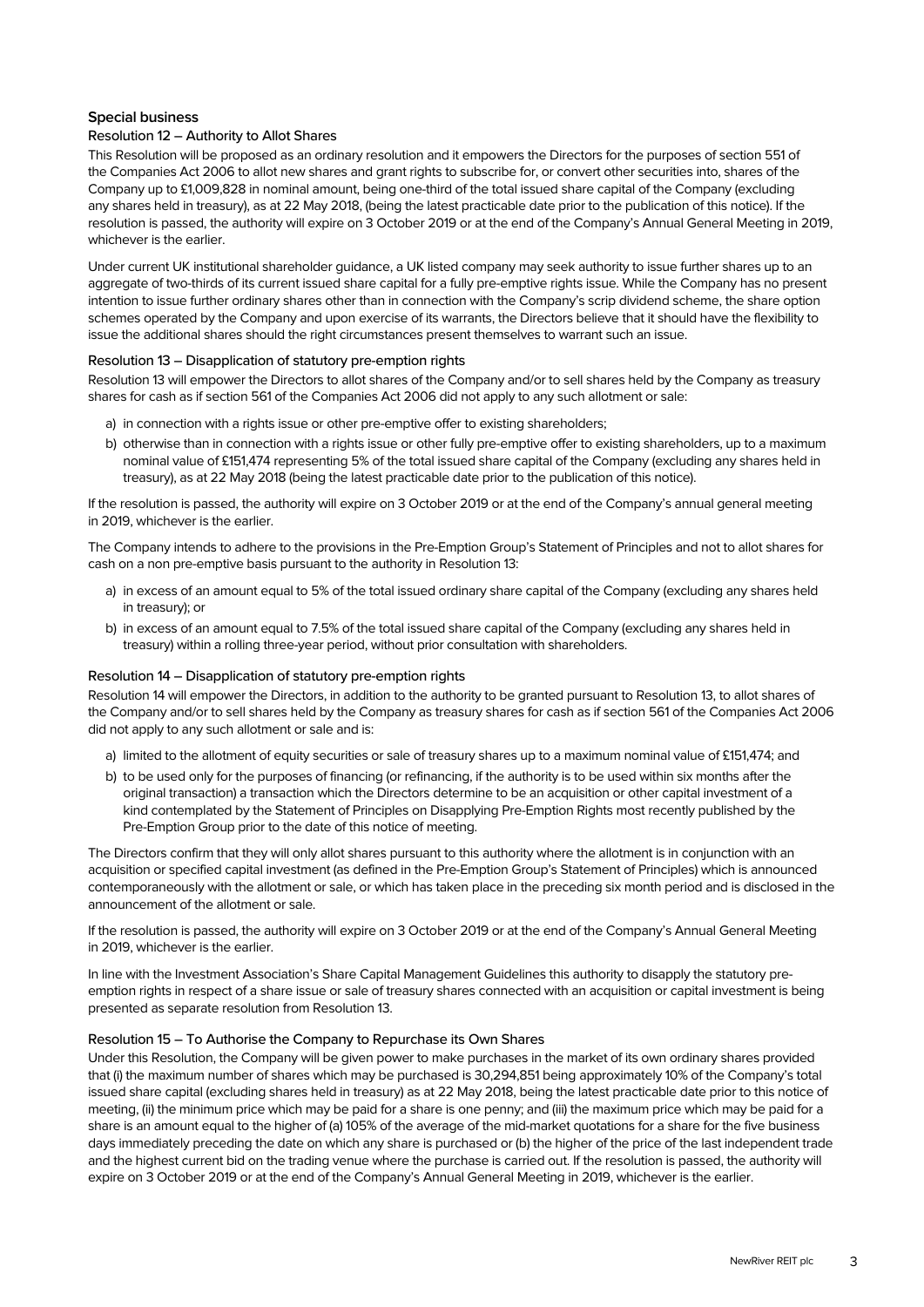#### NOTICE OF ANNUAL GENERAL MEETING 2018

As at 22 May 2018 (being the latest practicable date prior to the publication of this Notice) there were options and deferred bonus shares outstanding in respect of 4,916,036 ordinary shares, in aggregate. In addition, there were warrants outstanding over 380,000 ordinary shares once converted.

If the outstanding options, deferred bonus shares and warrants were exercised and converted, they would represent 1.7% of the 306,905,678 ordinary shares of the Company in issue as at 4 July 2018, the date of the AGM. If the buyback authority was exercised in full, that percentage would be 1.9% of the reduced share capital of 276,610,827 ordinary shares of the Company.

The Directors consider it desirable and in the Company's interests for shareholders to grant to the Company authority to exercise this power, within the limits set out above, to enable the Company to purchase its own shares. This authority would only be exercised, if and when conditions are favourable, with a view to enhancing the net asset value per share of the Company.

Any shares purchased would be held as treasury shares which may, at the discretion of the Directors, be resold for cash, transferred in connection with an employee share scheme, or cancelled. No dividends will be paid on, and no voting rights will be exercised in respect of, treasury shares.

#### Resolution 16 – Notice of general meeting

Under the Articles of Association of the Company, the Company may call a general meeting, which is not an Annual General Meeting, on 14 clear days' notice. Section 307A of the Companies Act 2006 in addition requires the Company to pass a special resolution on an annual basis in order to convene general meetings, other than the Company's annual general meeting, on 14 clear days' notice. The Directors believe that obtaining this authority is desirable and that it would give the Directors an additional degree of flexibility.

#### **Action to be taken**

You will find enclosed with this document a Form of Proxy for use at the Annual General Meeting. Whether or not you propose to attend the AGM in person, you are requested to complete and return the form in accordance with its instructions so that it arrives no later than 11 a.m. on 2 July 2018. The completion and return of a Form of Proxy will not preclude you from attending the AGM and voting in person if you wish to do so.

Alternatively, you may submit your vote electronically via the Company's registrar's website, www.signalshares.com.

#### **Documents for inspection**

Copies of the Directors' service contracts and letters of appointment will be available for inspection during normal business hours on any weekday from the date of this notice until the conclusion of the AGM at the Company's registered office. These documents will also be available for inspection at the place of the AGM for at least 15 minutes prior to, and during, the AGM.

#### **Recommendation**

The Board considers that the Resolutions are in the best interests of shareholders as a whole and unanimously recommends that shareholders vote in favour of such Resolutions, as the Directors intend to do, or procure to be done, in respect of their own beneficial holdings.

Yours sincerely

.<br>73 -

Paul Roy Chairman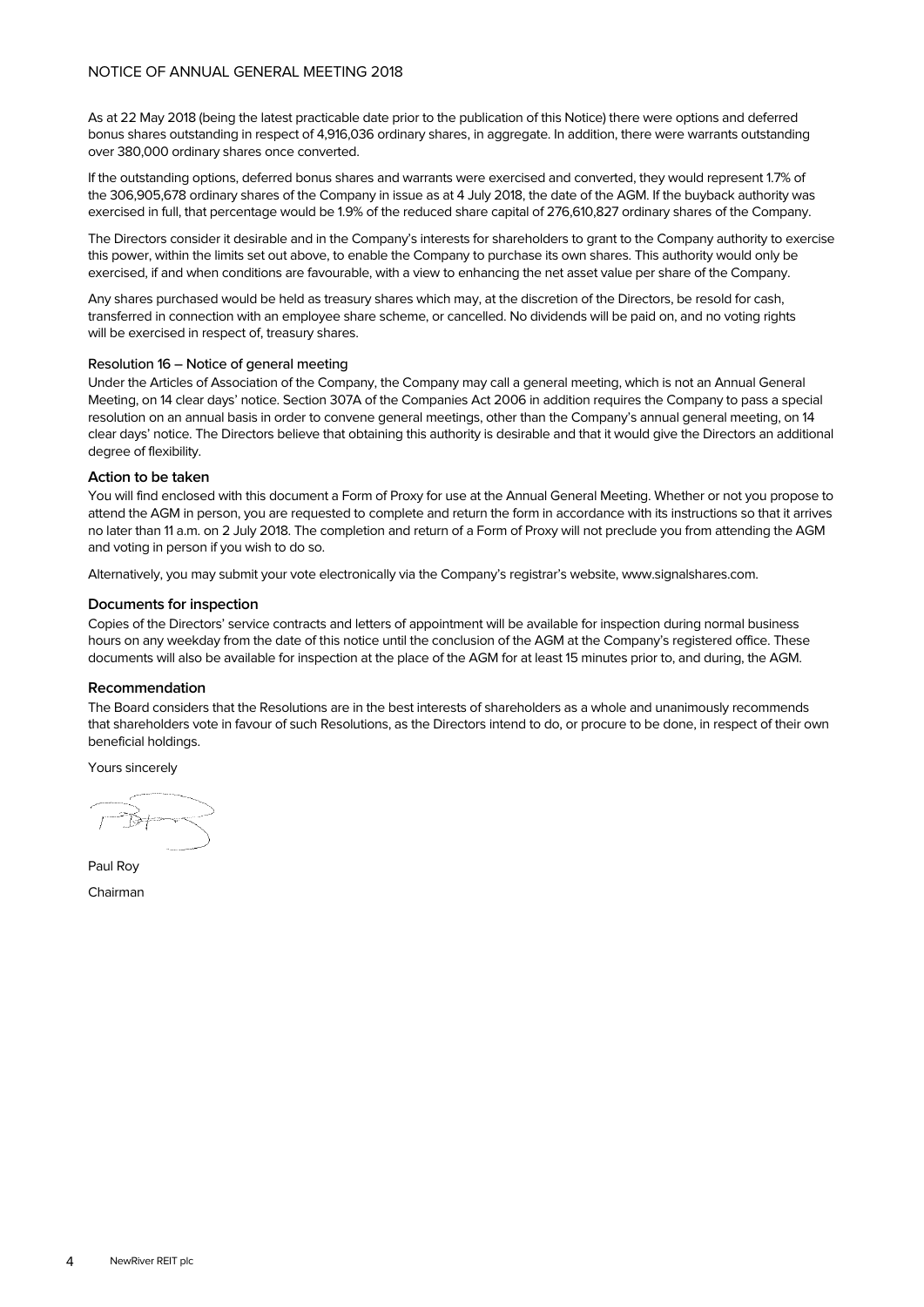### **NEWRIVER REIT PLC**

(a company incorporated in England & Wales with registered number 10221027)

NOTICE IS HEREBY GIVEN THAT the Annual General Meeting of NewRiver REIT plc (the "Company") will be held at the offices of Eversheds Sutherland (International) LLP, One Wood Street, London, EC2V 7WS on 4 July 2018 at 11 a.m. for the purpose of considering and, if thought fit, passing the following resolutions:

#### **Ordinary Business**

Each of resolutions 1 – 10 are to be passed as ordinary resolutions.

- 1. That the Directors' Report, Auditor's Report and financial statements for the year ended 31 March 2018 be received and approved.
- 2. That the Directors' Remuneration Report contained within the Company's 2018 Annual Report on pages 92 to 108 be received and approved.
- 3. That Paul Roy, being eligible and offering himself for re-election, be re-elected as a Director of the Company.
- 4. That David Lockhart, being eligible and offering himself for re-election, be re-elected as a Director of the Company.
- 5. That Allan Lockhart, being eligible and offering himself for re-election, be re-elected as a Director of the Company.
- 6. That Mark Davies, being eligible and offering himself for re-election, be re-elected as a Director of the Company.
- 7. That Kay Chaldecott, being eligible and offering herself for re-election, be re-elected as a Director of the Company.
- 8. That Alastair Miller, being eligible and offering himself for re-election, be re-elected as a Director of the Company.
- 9. That Margaret Ford, being eligible and offering herself for re-election, be re-elected as a Director of the Company.
- 10.That Deloitte LLP of Regency Court, Glategny Esplanade, St Peter Port, Guernsey be reappointed as auditors of the Company.
- 11. That the Audit Committee be and is hereby authorised to fix the remuneration of the auditor.

#### **Special Business**

To consider and, if thought appropriate, pass the following resolutions:

#### As an ordinary resolution:

- 12.That the Directors be and are hereby generally and unconditionally authorised in accordance with section 551 of the Companies Act 2006 to exercise all the powers of the Company to allot shares in the Company and to grant rights to subscribe for, or to convert any security into, shares in the Company ("Rights"):
	- a) up to an aggregate nominal amount of £1,009,828; and
	- b) up to an additional aggregate nominal amount of £1,009,828 provided that (a) they are equity securities (within the meaning of section 560(1) of the Companies Act 2006) and (b) they are offered by way of a rights issue or other preemptive offering to holders of ordinary shares on the register of shareholders at such record date as the Directors' may determine where the equity securities respectively attributable to the interests of the ordinary shareholders are proportionate (as nearly as may be practicable) to the respective numbers of ordinary shares held or deemed to be held by them on any such record date and to other holders of equity securities entitled to participate therein (if any), subject to such exclusions or other arrangements as the Directors' may deem necessary or expedient to deal with treasury shares, fractional entitlements or legal or practical problems arising under the laws of any overseas territory or the requirements of any regulatory body or stock exchange or by virtue of shares being represented by depositary receipts or any other matter,

provided that this authority shall expire at the conclusion of the next Annual General Meeting of the Company, or, if earlier, on 3 October 2019 save that the Company shall be entitled to make offers or agreements before the expiry of such authority which would or might require shares to be allotted or Rights to be granted after such expiry and the Directors shall be entitled to allot shares and grant Rights pursuant to any such offer or agreement as if this authority had not expired; and all unexercised authorities previously granted to the Directors to allot shares and grant Rights be and are hereby revoked.

#### As a special resolution:

- 13. That, if Resolution 12 is passed and in addition to the powers contained therein, the Directors be and are hereby authorised pursuant to sections 570 and 573 of the Company Act 2006 to allot equity securities (within the meaning of section 560 of that Act) for cash and/or to sell ordinary shares held by the Company as treasury shares pursuant to the authority conferred by Resolution 12 as if section 561(1) of that Act did not apply to any such allotment or sale, such authority to be limited:
	- a) to allotments of equity securities, or sales of treasury shares, in connection with a rights issue, open offer, or other preemptive offer to existing ordinary shareholders (other than shareholders holding treasury shares) in proportion (as nearly as may be practicable) to their respective holdings and holders (excluding any holding of shares as treasury shares) of any other class of equity securities in existence with the right to participate in allotments of such class of equity securities, subject to such exclusions or other arrangements as the Directors' may deem necessary or expedient to deal with treasury shares, fractional entitlements or legal or practical problems arising under the laws of any overseas territory or the requirements of any regulatory body or stock exchange or by virtue of shares being represented by depositary receipts or any other matter; and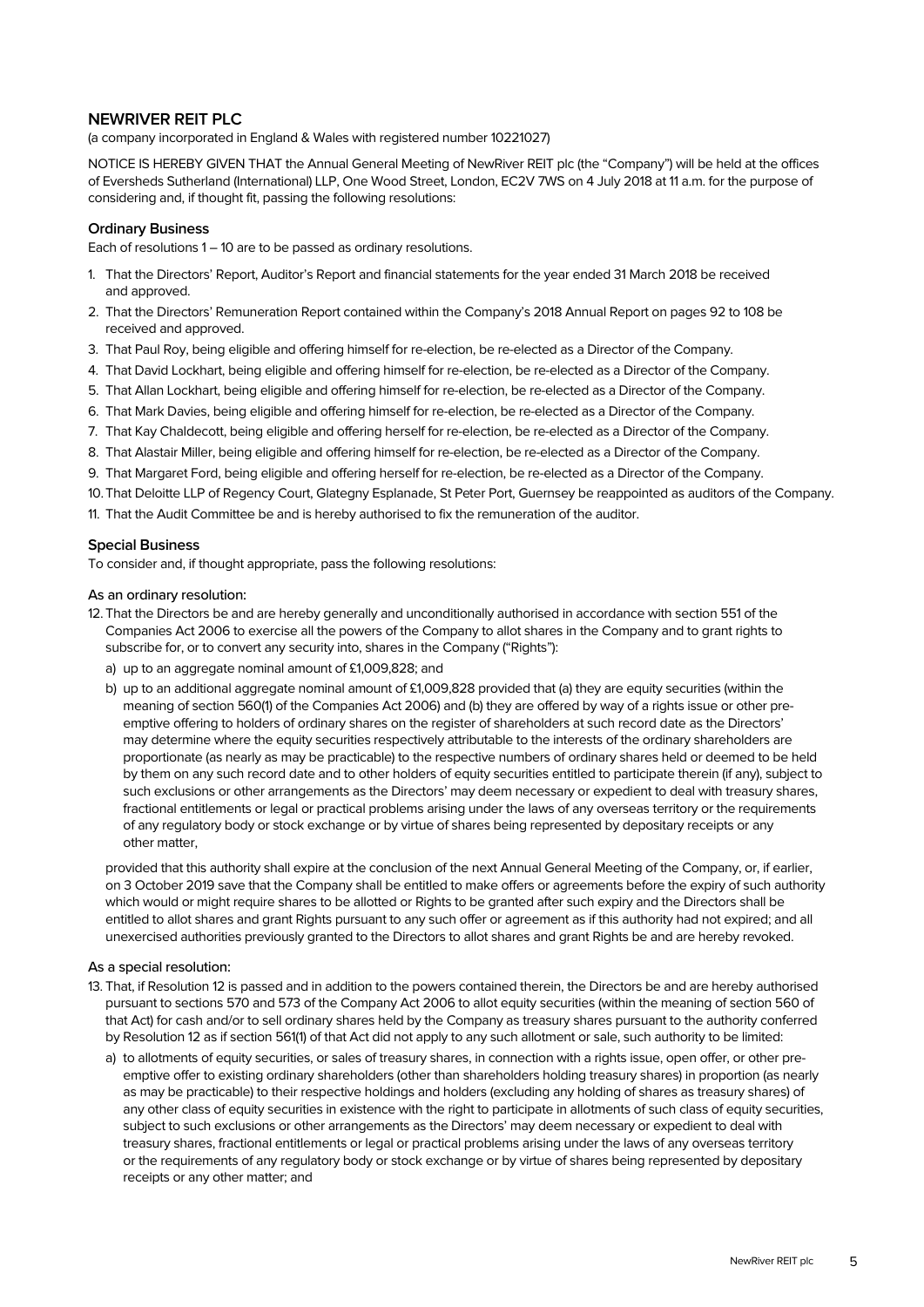b) to the allotment of equity securities or the sale of treasury shares (otherwise than under paragraph (a)), up to a maximum nominal amount of £151,474,

such authority to expire at the of the next Annual General Meeting of the Company (or, if earlier, at the close of business on 3 October 2019) but, in each case, prior to its expiry the Company may make offers, and enter into agreements, which would, or might, require equity securities to be allotted (and treasury shares to be sold) after the authority expires and the Directors may allot equity securities (and sell treasury shares) under any such offer or agreement as if the authority had not expired.

#### As a special resolution:

- 14. That, if Resolution 12 is passed and in addition to the powers contained therein and in Resolution 13, the Directors be and are hereby authorised pursuant to sections 570 and 573 of the Company Act 2006 to allot equity securities (within the meaning of section 560 of that Act) and/or to sell ordinary shares held by the Company as treasury shares for cash under the authority given by Resolution 12 as if section 561(1) of that Act did not apply to any such allotment or sale, such authority to be:
	- a) limited to the allotment of equity securities or sale of treasury shares up to a maximum nominal amount of £151,474; and
	- b) used only for the purposes of financing (or refinancing, if the authority is to be used within six months after the original transaction) a transaction which the board of the Company determines to be an acquisition or other capital investment of a kind contemplated by the Statement of Principles on Disapplying Pre-Emption Rights most recently published by the Pre-Emption Group prior to the date of this notice,

such authority to expire at the of the next Annual General Meeting of the Company (or, if earlier, at the close of business on 3 October 2019) but, in each case, prior to its expiry the Company may make offers, and enter into agreements, which would, or might, require equity securities to be allotted (and treasury shares to be sold) after the authority expires and the Directors may allot equity securities (and sell treasury shares) under any such offer or agreement as if the authority had not expired.

#### As a special resolution:

- 15.That the Company be and is hereby unconditionally and generally authorised for the purpose of section 701 of the Companies Act 2006 to make market purchases (as defined in section 693 of that Act) of ordinary shares of one pence each in the capital of the Company provided that:
	- a) the maximum number of shares which may be purchased is 30,294,851;
	- b) the minimum price which may be paid for each share is one penny;
	- c) the maximum price which may be paid for a share is an amount equal to the higher of (1) 105 per cent of the average of the closing price of the Company's ordinary shares as derived from the London Stock Exchange Daily Official List for the five business days immediately preceding the day on which such share is contracted to be purchased or (2) the higher of the price of the last independent trade and the highest current bid on the trading venue where the purchase is carried out; and
	- d) this authority shall expire at the conclusion of the Annual General Meeting of the Company to be held in 2018 or, if earlier, on 3 October 2019 (except in relation to the purchase of shares the contract for which was concluded before the expiry of such authority and which might be executed wholly or partly after such expiry) unless such authority is renewed prior to such time.

#### As a special resolution:

16.That a General Meeting other than an Annual General Meeting may be called on not less than 14 clear days' notice.

Dated: 24 May 2018 By order of the Board Rob Marcus Company Secretary NewRiver REIT plc, 16 New Burlington Place, London, W1S 2HX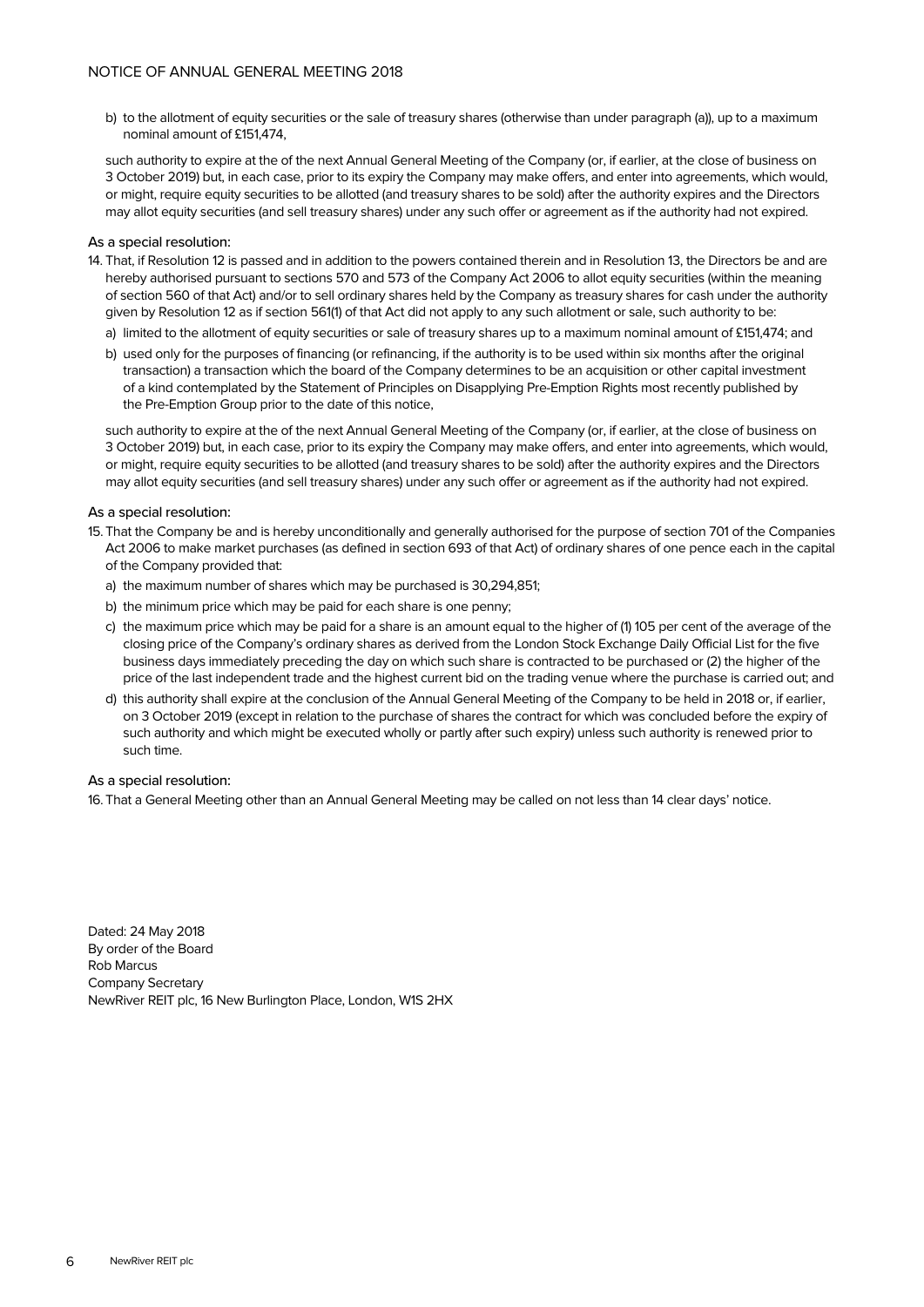#### **Notes:**

- 1. Shareholders entitled to attend and vote at the meeting may appoint one or more proxies (who need not be shareholders) to exercise all or any of their rights to attend, speak and vote on their behalf.
- 2. More than one proxy may be appointed provided that each proxy is appointed to exercise rights attached to different shares.
- 3. To have the right to attend and vote at the meeting you must hold ordinary shares in the Company and your name must be entered on the share register of the Company in accordance with note 7 below.
- 4. The right to appoint a proxy does not apply to persons whose shares are held on their behalf by another person and who have been nominated to receive communications from the Company in accordance with section 146 of the Companies Act 2006 ("nominated persons"). Nominated persons may have a right under an agreement with the shareholder who holds the shares on their behalf to be appointed (or to have someone else appointed) as a proxy. Alternatively, if nominated persons do not have such a right, or do not wish to exercise it, they may have a right under such an agreement to give instructions to the person holding the shares as to the exercise of voting rights.
- 5. To be valid, Forms of Proxy (and the power of attorney or other authority, if any, under which it is signed or a notarially certified copy thereof) must be received by the Company's registrar, Link Asset Services, PXS 1, 34 Beckenham Road, Beckenham BR3 4ZF as soon as possible and, in any event, so as to arrive no later than 11 a.m. on 2 July 2018. A Form of Proxy is enclosed with this notice. Completion and return of a Form of Proxy will not preclude shareholders from attending and voting at the meeting should they wish to do so.
- 6. Alternatively, shareholders may submit their votes electronically via the Company's registrar's website, www.signalshares.com.
- 7. The right of a shareholder to vote at the meeting will be determined by reference to the share register. To be entitled to attend, vote and speak at the AGM, shareholders must be registered in the share register of the Company at close of business on Monday, 2 July 2018 (or, in the event of any adjournment, on the date which is two days before the time of the adjourned meeting).
- 8. a) CREST members who wish to appoint a proxy or proxies by utilising the CREST electronic proxy appointment service may do so by utilising the procedures described in the CREST Manual on the Euroclear website (www.euroclear.com/CREST). CREST Personal Members or other CREST sponsored members, and those CREST members who have appointed a voting service provider(s), should refer to their CREST sponsor or voting service provider(s), who will be able to take the appropriate action on their behalf.
	- b) In order for a proxy appointment made by means of CREST to be valid, the appropriate CREST message (a 'CREST Proxy Instruction') must be properly authenticated in accordance with Euroclear UK & Ireland Limited specifications and must contain the information required for such instructions, as described in the CREST Manual. The message regardless of whether it constitutes the appointment of a proxy or an amendment to the instruction given to a previously appointed proxy must, in order to be valid, be transmitted so as to be received by the issuer's agent (ID: RA10) by the latest time(s) for receipt of proxy appointments specified in the notice of meeting. For this purpose, the time of receipt will be taken to be the time (as determined by the timestamp applied to the message by the CREST Applications Host) from which the issuer's agent is able to retrieve the message by enquiry to CREST in the manner prescribed by CREST. After this time any change of instructions to proxies appointed through CREST should be communicated to the appointee through other means.
	- c) The Company may treat as invalid a CREST Proxy Instruction in the circumstances set out in Regulation 35(5)(a) of the Uncertificated Securities Regulations 2001.
	- d) CREST members and, where applicable, their CREST sponsors or voting service providers should note that Euroclear UK & Ireland Limited does not make available special procedures in CREST for any particular messages. Normal system timings and limitations will therefore apply in relation to the input of CREST Proxy Instructions. It is the responsibility of the CREST member concerned to take (or, if the CREST member is a CREST personal member or sponsored member or has appointed a voting service provider(s), to procure that their CREST sponsor or voting service provider(s) take(s)) such action as shall be necessary to ensure that a message is transmitted by means of the CREST system by any particular time. In this connection, CREST members and, where applicable, their CREST sponsors or voting service providers are referred, in particular, to those sections of the CREST Manual concerning practical limitations of the CREST system and timings.